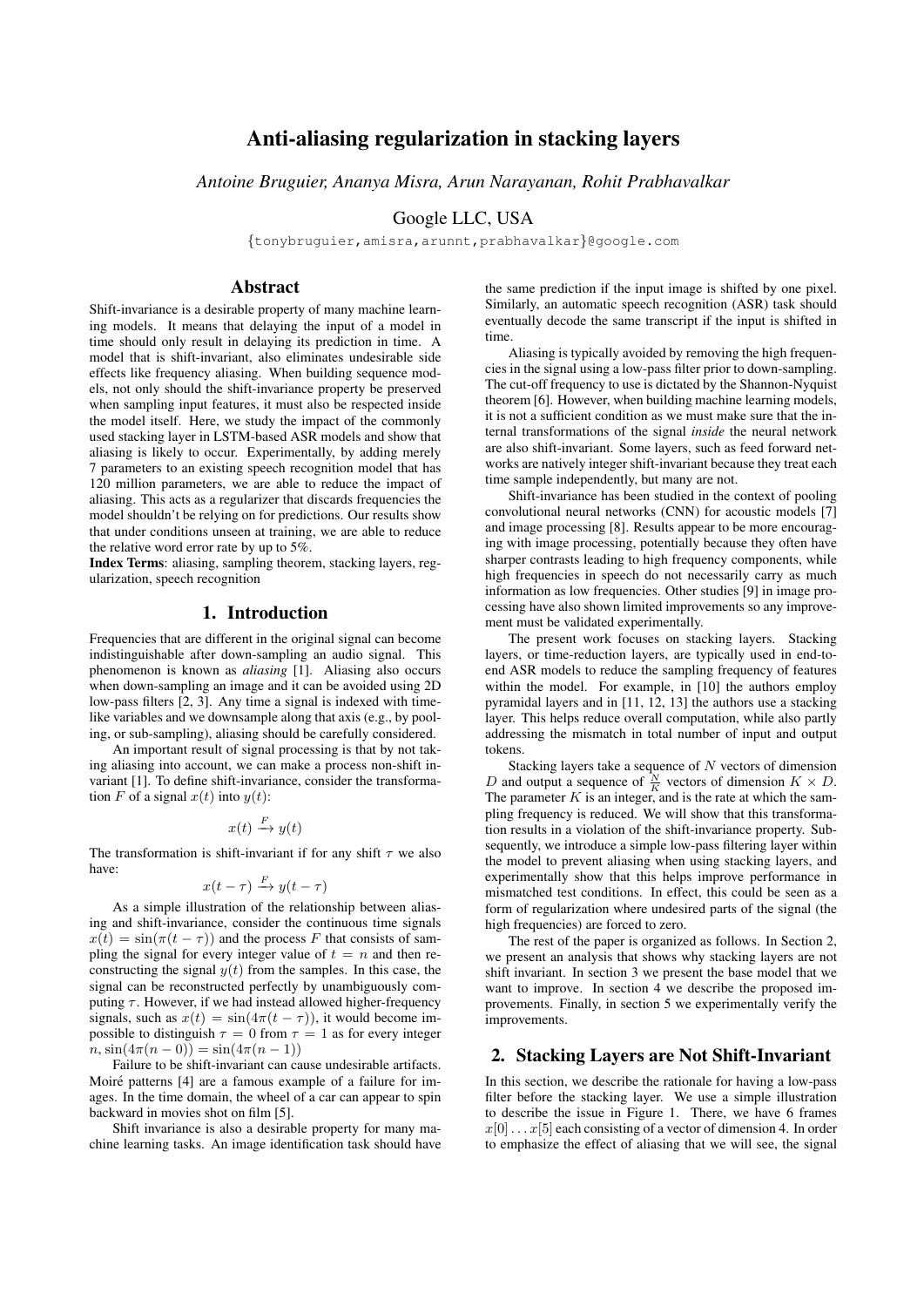| 0.0  | 1.8  | 0.3  | 1.4  | 0.1  | 1.7  |
|------|------|------|------|------|------|
| 0.2  | 1.2  | 0.3  | 1.4  | 0.1  | 1.6  |
| 0.3  | 1.5  | 0.7  | 1.3  | 0.1  | 1.7  |
| 0.4  | 1.7  | 0.7  | 1.4  | 0.1  | 1.7  |
| x[0] | x[1] | x[2] | x[3] | x[4] | x[5] |

Figure 1: *Example of a signal before a stacking layer.*

| $1.8$ 1.4 1.7             |                                    |  | $0.0$ $0.3$ $0.1$ $0.0$ |  |
|---------------------------|------------------------------------|--|-------------------------|--|
| $1.2$ 1.4 1.6             |                                    |  | $0.2$ 0.3 0.1 0.0       |  |
| $1.5$ 1.3 1.7             |                                    |  | $0.3$ 0.7 0.1 0.0       |  |
| $1.7$ 1.4 1.7             |                                    |  | $0.4$ 0.7 0.1 0.0       |  |
| $0.0 \quad 0.3 \quad 0.1$ |                                    |  | $0.0$ 1.8 1.4 1.7       |  |
| $0.2 \quad 0.3 \quad 0.1$ |                                    |  | $0.0$ 1.2 1.4 1.6       |  |
| $0.3\ 0.7\ 0.1$           |                                    |  | $0.0$ 1.5 1.3 1.7       |  |
| $0.4$ 0.7 0.1             |                                    |  | $0.0$ 1.7 1.4 1.7       |  |
|                           | y[0] y[1] y[2] y[0] y[1] y[2] y[3] |  |                         |  |

Figure 2: *Example of a signal after a stacking layer without prior shift (left) and with prior shift (right).*

has purposely been made to have a high frequency, alternating between low values for even indices and high values for odd indices.

After the stacking of two consecutive frames (where the frequency reduction parameter is  $K = 2$ ), we have a new signal  $y[0] \dots y[2]$  with half as many frames, each having vectors of double the size: 8. This is illustrated on the left side of Figure 2. We see that in this example, the top 4 of the 8 coordinates of each vector have relatively high values, while the bottom 4 have relatively low values. If instead of directly passing the signal  $x$  into the stacking layer, we had first shifted it by appending first a vector of zeros, we would get the stacking result of the right side of Figure 2. We can see there that the location of the high and low values in the y vectors are flipped.

Even though the next layer after this stacking step may be permutation-invariant (e.g. by exchanging the weights on the high and low sections), the overall model is still not shiftinvariant. Since we want the model to behave equally well with either unshifted or shifted inputs, the shift is not known a-priori and therefore the location of the high values is also not known.

One could be tempted to remediate this effect by averaging the high and low section of the  $y$  vectors. However, that would not solve the issue of fractional shifts due to shift in the raw audio signal that are not an integer multiple of the frame sampling rate. The answer should be more refined.

While it thus appears that the stacking layer could theoretically be problematic, in practice, the issue may not be very severe since some works in existing literature ignores this problem [11, 12]. We experimentally show that even though this problem does not occur in matching test conditions, it can potentially degrade performance in mismatched test conditions.

### 3. Base model

### 3.1. Architecture

We used the exact model architecture derived from [11, 12], which we briefly summarize here. The input of a model are 128 dimensional log-mel filterbank energies sampled every 32ms with a 10ms hop. This frequency was chosen as a tradeoff between computational load and accuracy [13]. Features from 4 consecutive frames were stacked to create a 512-dimensional input. The target of the model are ground-truth label sequences of word-pieces.

The model is an RNN-T [14, 15] that consists of an encoder, a joint network, and a decoder. We did not use the listen-attend and spell [10] rescoring of [11, 12]. The encoder takes as input log-mel features and computes encoder features through 8 unidirectional long short-term memory (LSTM, [16]) layers of 2,048 hidden units followed by a 640-dimensional projection layer. Between the first and second layers, the frame rate is halved using a stacking layer with  $K = 2$ . This was motivated by [10, 17] and is explained in detail in section 3.1 of [11]. The goal is to reduce the computational load without degrading the quality of the recognition. This approach is natural, as it is expected that the summarization of the audio signal can be done at a lower rate as we progress through the encoder layer, i.e., as we go from log-mel filterbank to a more abstract representation of the speech at higher encoder layers. However, in the present work, we will revisit the assumption that the stacking layer respects the Nyquist sampling theorem.

The joint layer is a feed forward network with 640 hidden units and the prediction network is an LSTM. The final stage of the model is a softmax with 4,096 units, one for each of our word-piece units. Our base model is the exact same model as in [11, 12] and it has about 120M parameters. We use a forward-backward training algorithm [18] for loss computation; the models are trained on 8x8 Tensorflow Processing Units (TPUs, [19]) with a global batch size of 4,096.

We also used a supervised training set that was similar to the one used by [20, 21], consisting of English utterances. The data was augmented by adding reverberation and varying levels of noise from YouTube [22]. We did not alter the training utterance by changing the pitch or the encoding of the signal.

#### 3.2. Frequency analysis

We first present an analysis that shows whether or not the aliasing problem exists in RNN-T models. Aliasing would not occur if the upper half of the frequencies had very low energy compared to the lower half of the frequencies. It is possible that during the training of the neural network, the weights learned for the first three layers of the encoder naturally produce a signal that will not be aliased when down-sampled.

We thus inspect the frequency components on a donated utterance. For each of the 640 dimensions of  $x$ , the input to the stacking layer, we compute the Fourier transform of the time signal, as shown on Figure 3. On the left half of the figure we show a heat map of the frequency response. On the right half of the figure, we show the normalized average frequency response. If the model had learned to perfectly low-pass the signal, we would expect to only see power in the lower half of the frequencies. We do indeed see a downward slope, but the trend is not very strong. This suggests that the frequency response could be improved.

# 4. Proposed model

### 4.1. Location and type of the filter

Our proposal is to insert a low-pass filter just before the stacking layer. The filter is designed to remove most of the energy in the upper half of the response, thus alleviating most of the effect of aliasing.

We decided to treat each of the 640 components of the  $x[t]$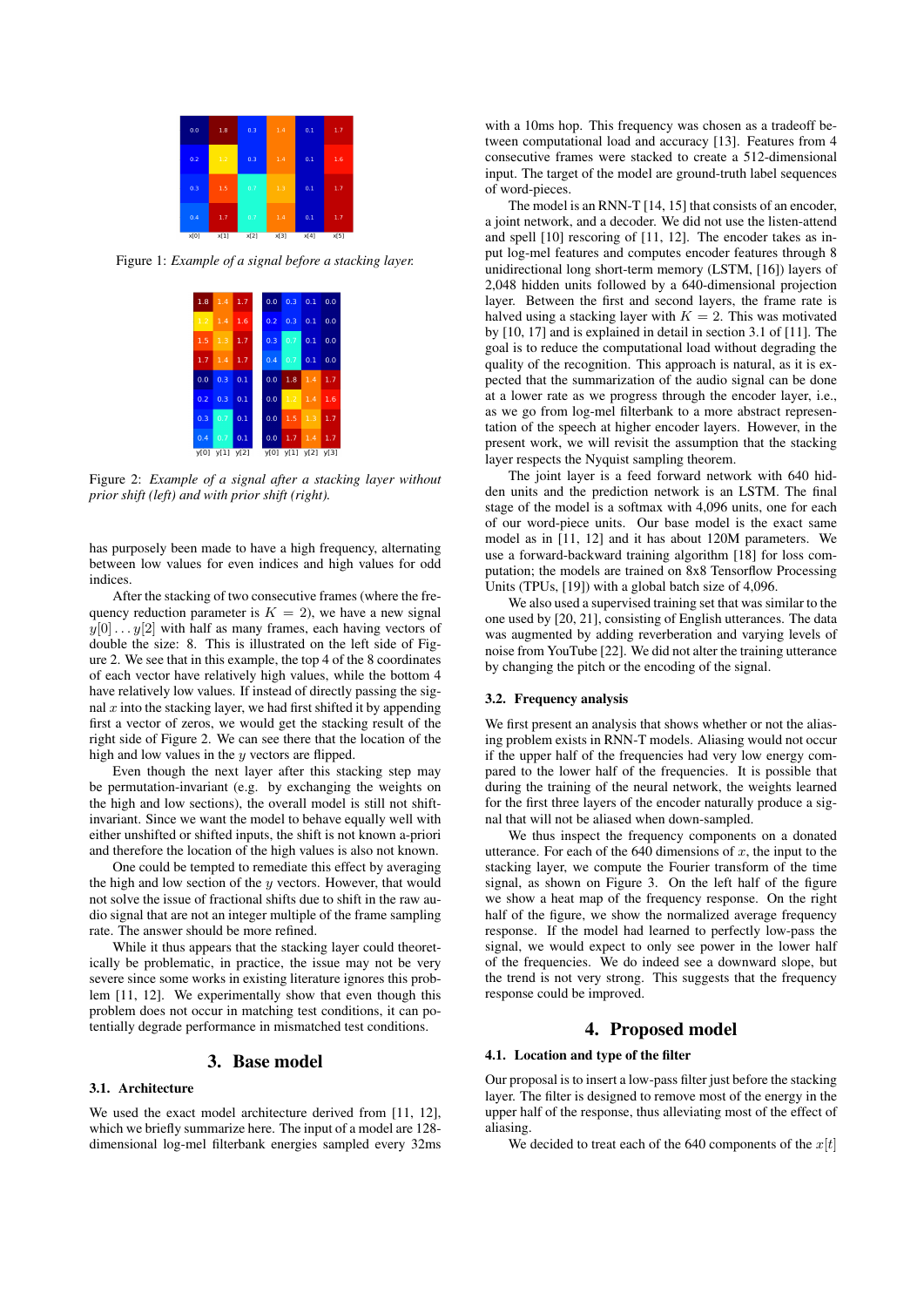

Figure 3: *Frequency analysis of input of the frame stacker in the base model (dB).*



Figure 4: *Low-pass filter frequency response.*

vectors independently. Since there is no temporal dependency between the components, having any kind of mixing between them didn't seem natural. Another way to look at this, we could choose an arbitrary permutation of the 640 components and permute the weights of the model accordingly, and obtain a completely equivalent model.

There is, however, a clear temporal dependency between  $x[t]$  and  $x[t + 1]$ , which is the direction in which we want to operate the low-pass filtering. We thus set out to design a 1D filter that would operate on each of the 640 dimensions independently and identically.

#### 4.2. Half-band filter

Contrary to [8], we did not use hand-crafted filters and instead we decided to use standard methods to design the low pass filter [23]. Since we didn't want to introduce a phase distortion between the various 640 components of the signal, we decided to have a symmetric filter [24, 25]. In particular, we settled on a finite impulse response filter with 7 taps designed using the Remez algorithm [26]. We used the open-source Scipy Signal library [27] for computing filter coefficients. Since the stacking parameter was  $K = 2$ , we wanted to cut off the top half and thus chose two bands. The first band was [0.0, 0.20] where the desired response was 1.0 (keep) and the second band was  $[0.30, 0.5]$  the desired response was  $0.0$  (reject). The Python code was

```
from scipy import signal
h = signal.remez(
   numtaps=7,
   bands=[0.0, 0.20, 0.30, 0.5],
    desired=[1.0, 0.0])
```
As a confirmation that the filter design was appropriate, we plotted its frequency response on Figure 4. We see that, as designed, it removes most upper half of the frequencies.

Throughout our work, we did not change the values of these taps. In particular, during the training of our new model, these weights were fixed from the start to the values above.



Figure 5: *Frequency analysis of input of the low-pass filter (dB).*



Figure 6: *Frequency analysis of output of the low-pass filter, i.e. the input of the frame stacker (dB).*

#### 4.3. Training of the new model and evaluation

Beside the addition of the low-pass filter before the stacking layer, we did not modify the model in any other way. The weights of the low-pass filter were not tuned and were kept frozen to their initial values. We trained all the other weights from scratch. We trained both the base and proposed models for roughly as many steps as [11, 12].

For evaluation, we set the same beam search parameters for the baseline and proposed models. For simplicity, we did not introduce any contextual biasing, nor did we use an end-pointer model.

### 4.4. Frequency response before and after the filter

In order to check the effect of our filter on data, we repeated the frequency analysis of section 3.2. Using the same utterance, we looked the frequencies before the low-pass filter and between the low-pass filter and the stacking layer.

We do see in Figure 5 that the frequency distribution before the low-pass filter still contains undesired frequencies. This is not surprising, as the model is free to output any frequency it wants, because they will be removed anyway. After the lowpass filter, in Figure 6, we see a strong attenuation of the undesired frequencies.

### 5. ASR Results

We measured the ASR quality using word error-rate (WER) on the same voice-search test set as [11, 12]. We compared the base model and the proposed model and the results are shown in Table 1. We see a small improvement in quality of the recognizer when using the proposed model.

|  | Base WER   Proposed WER | ∣ C'hanoe |
|--|-------------------------|-----------|
|  |                         |           |

Table 1: *Performance of the base and proposed models on a voice-search set.*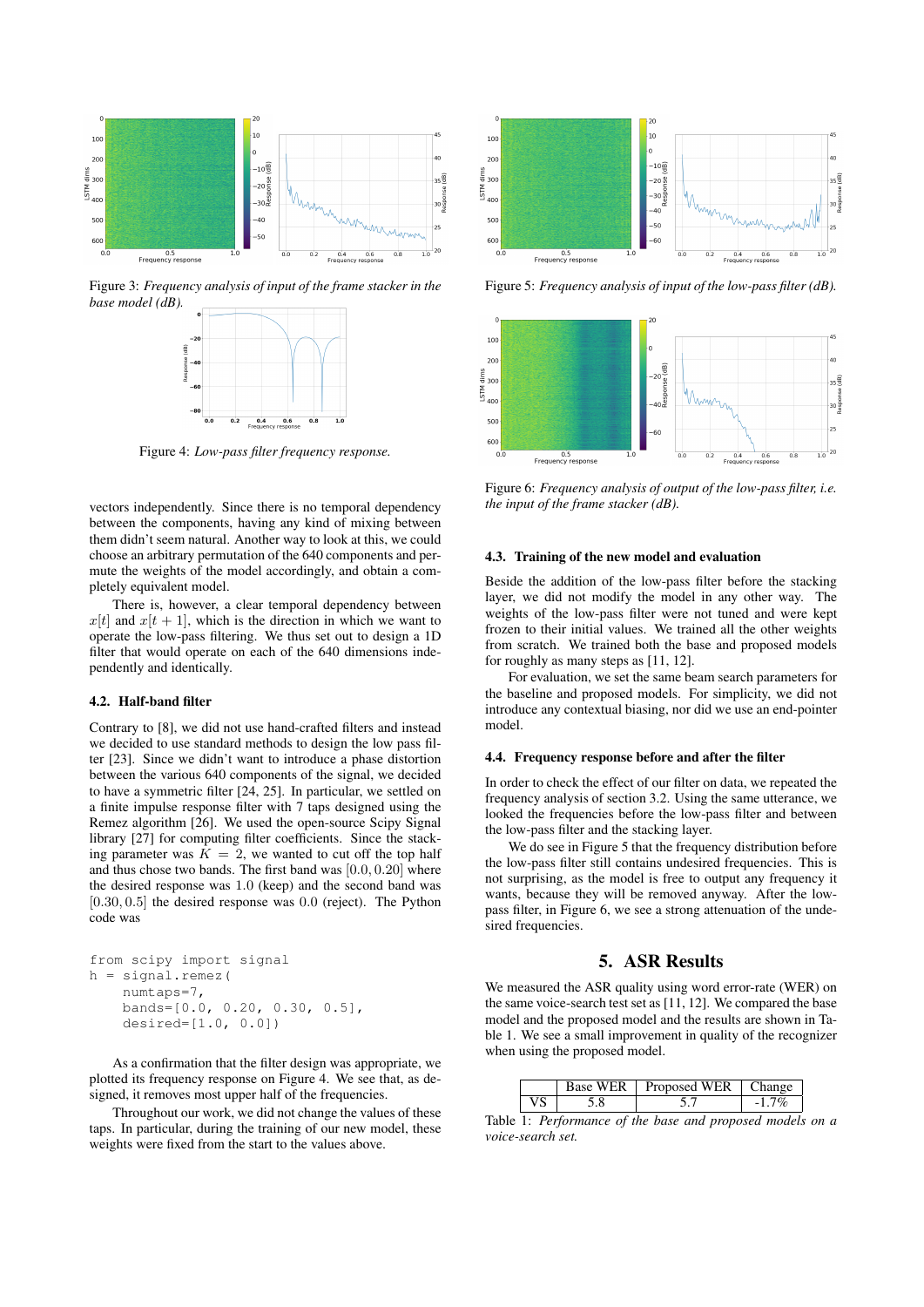We then added white noise to our test sets (Table 2). Even though we had augmented our training data with various types of noise, we see an increased robustness to white noise at various levels. In particular, in the mid-range where the effect on the WER is not extreme, our new model has a somewhat greater relative improvement.

| $\overline{\text{Noise}}$ (dBFS) | <b>Base WER</b> | Proposed WER | Change   |
|----------------------------------|-----------------|--------------|----------|
| $-72.2$                          | 5.8             | 5.7          | $-1.7\%$ |
| $-66.2$                          | 5.8             | 5.7          | $-1.7\%$ |
| $-60.2$                          | 5.9             | 5.7          | $-3.4\%$ |
| $-54.2$                          | 6.1             | 5.9          | $-3.3\%$ |
| $-48.2$                          | 6.5             | 6.3          | $-3.1\%$ |
| $-42.1$                          | 7.9             | 7.8          | $-1.3\%$ |
| $-38.6$                          | 9.7             | 9.5          | $-2.1\%$ |
| $-36.1$                          | 12.1            | 11.7         | $-3.3\%$ |
| $-30.1$                          | 21.7            | 21.3         | $-1.8%$  |

Table 2: *Performance of the base and proposed models on a voice-search set under various white noise levels in decibels relative to full scale (dBFS).*

Next, we wanted to know whether the new proposed model could perform better under unseen conditions. In particular, some previous work had observed a lack of robustness of ASR models to different codecs [28, 29] when the model is not trained with codec distortion.

Contrary to the previous approaches, we had not augmented the data using different codecs at training time. Instead, we only applied the various codecs at evaluation time. We tested codecs that are frequently applied to lower data usage when contacting a remote server to perform ASR from a cell phone.

To simulate various codecs, we used the open-source software FFMPEG [30]. We report results in Table 3 where the first row (no codec) is a repetition of Table 1. We observe that the performance of the model varies as the code and bitrate used during evaluation differs from those used during training, mirroring the results of [28, 29]. It also appears that as expected the lower the bit-rate the lower the quality of the recognition. The models trained with anti-aliasing filters consistently performs better under these conditions with larger relative improvements when the impact of the codec is more severe.

|                     | <b>Base WER</b> | Proposed WER | Change   |
|---------------------|-----------------|--------------|----------|
| No codec            | 5.8             | 5.7          | $-1.7\%$ |
| OPUS 128K           | 5.8             | 5.7          | $-1.7\%$ |
| <b>OPUS 24K</b>     | 5.9             | 5.8          | $-1.7%$  |
| <b>OPUS 12K</b>     | 6.3             | 6.0          | $-4.8\%$ |
| MP3 128K            | 5.9             | 5.6          | $-5.1\%$ |
| <b>MP3 64K</b>      | 5.9             | 5.6          | $-5.1\%$ |
| <b>MP3 32K</b>      | 6.1             | 5.8          | $-4.9\%$ |
| <b>MP3 23K</b>      | 6.5             | 6.2          | $-4.6\%$ |
| <b>MULAW STEREO</b> | 5.9             | 5.6          | $-5.1\%$ |

Table 3: *Performance of the base and proposed models on a voice-search set under various codecs.*

# 6. Discussion

In essence, our approach is a form of regularization. However, instead of randomly masking some parts of the signal, as done, for example with Dropout [31] or SpecAugment [32], we have a deterministic, first-principle approach. We looked at the architecture of our model and had a deterministic masking of some part of the signal. Because some frequencies do not carry information and are known to cause artifacts in our model architectures, we were able to suppress them without reducing the quality on the original data and improve the power of extrapolation of our model.

The problem of aliasing had already been studied in CNNs and pooling layers, but the problem appears to be present also in stacking layers. Removing the stacking layer, in our case, would have been impractical. It would have negated the speed and size and computation gains of [11, 12]. The solution we proposed is a simple filter that removes the unwanted frequencies. This filter was not trained, because we already knew the desired behavior.

Our solution retains the desirable features of the original model [11, 12]. Because the filter is causal, we can still recognize speech in an online fashion and do not require to see the entire audio sample before processing it. The optimizations that come from dividing the sampling rate by 2 inside the encoder are still fully realizable. The encoder architecture before and after the encoder is left unchanged. Given the tiny size of the filter and that its taps are the same for all 640 dimensions, the computation of the convolution can easily be batched on GPU and TPU.

While the improvements are modest, the impact on the size of the model is negligible. By adding 7 parameters to a model that had 120 million parameters, we leave the model size practically unchanged. Yet, we were able to improve the performance of the model by a modest but noticeable 1.7%.

In addition, we were able to improve the performance on unseen conditions. Without performing data augmentation by using the coders during training, we saw relative improvements of up to 5.1% under these conditions.

### 7. Conclusions

Frequency aliasing is a very well-studied problem of signal processing. When designing machine learning algorithms, we must consider its effects not only when sampling the input signal but also inside the model itself. CNNs had previously been shown to suffer from aliasing issues; here we focused on stacking layers.

For an experimental validation, we studied the effect of aliasing in an end-to-end speech recognition model. In particular, we focused our attention on the stacking layer that reduces a sampling frequency by 2 inside the encoder of an RNN-T. We first showed that the model had not learned to low-pass the signal, as the sampling frequency was further reduced inside the model.

The analysis of the base model revealed that it had not robustly learned to ignore these high frequencies and was thus susceptible to aliasing. Instead of using a stochastic approach to reducing overfitting, we rely on well known, first-principle theorems from signal processing [6]. By introducing a simple filter, we were able to increase the robustness of our model under conditions unseen at training time.

Given the tiny size of our filter, the size of the model is essentially unchanged. In addition, the performance advantages of reducing the sampling frequency within the model are still conserved. In particular, we are able to compute the output of the different encoder layers in an identical fashion.

#### 8. References

[1] A. Oppenheim and R. Schafer, *Discrete-Time Signal Processing*. New York: Prentice-Hall Signal Processing Series, 2009.